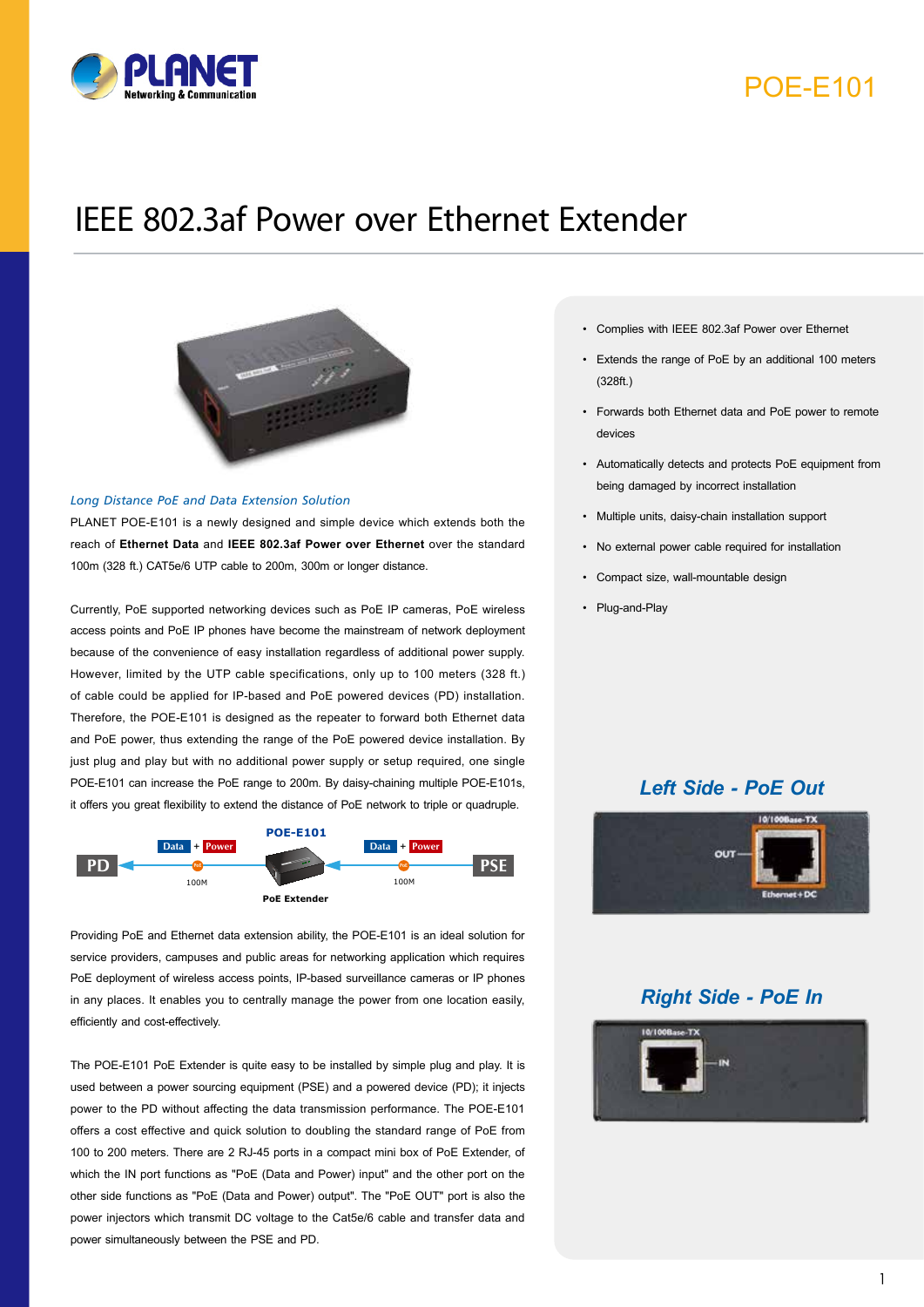

# **Applications**

### *Long Distance PoE IP Surveillance*

Is 100 meters cable long enough to meet a wide range of IP surveillance deployments? The answer is certainly not. To apply the benefits of IP surveillance and also to achieve long-distance IP camera distribution, the POE-E101 PoE extender, is a quick and cost-effective option besides adopting a PoE Injector or PoE Ethernet Switch equipped with fiber optical interface. In the simplest application, the POE-E101 enables a PoE IP camera to be installed up to 200 meters away from a PoE Injector. The PoE Injector delivers PoE power over the first 100 meters to the POE-E101 over UTP cable, and then the POE-E101 forwards the Ethernet data and remaining POE power to the PoE IP camera. The POE-E101 does not require an external power supply and can be installed easily by just plug and play, meaning the operator does not need to configure the POE-E101.



#### *Long Distance PoE Wireless Access Point*

When being used in wireless LAN implementations, the POE-E101 enables wireless access points to be connected using standard Cat5e/6 cable over 100 meters from the power sourcing equipment (PSE), such as PoE switch, PoE injector hub and single port PoE injector. The POE-E101 is also powered by the incoming PoE on the Ethernet cable and does not require an external power feed. The POE-E101 will reduce the usage of cables and eliminate the need of dedicated electrical outlets on the wall, ceiling or any unreachable place. It frees the security IP cameras and wireless APs deployment from restrictions of power outlet locations.

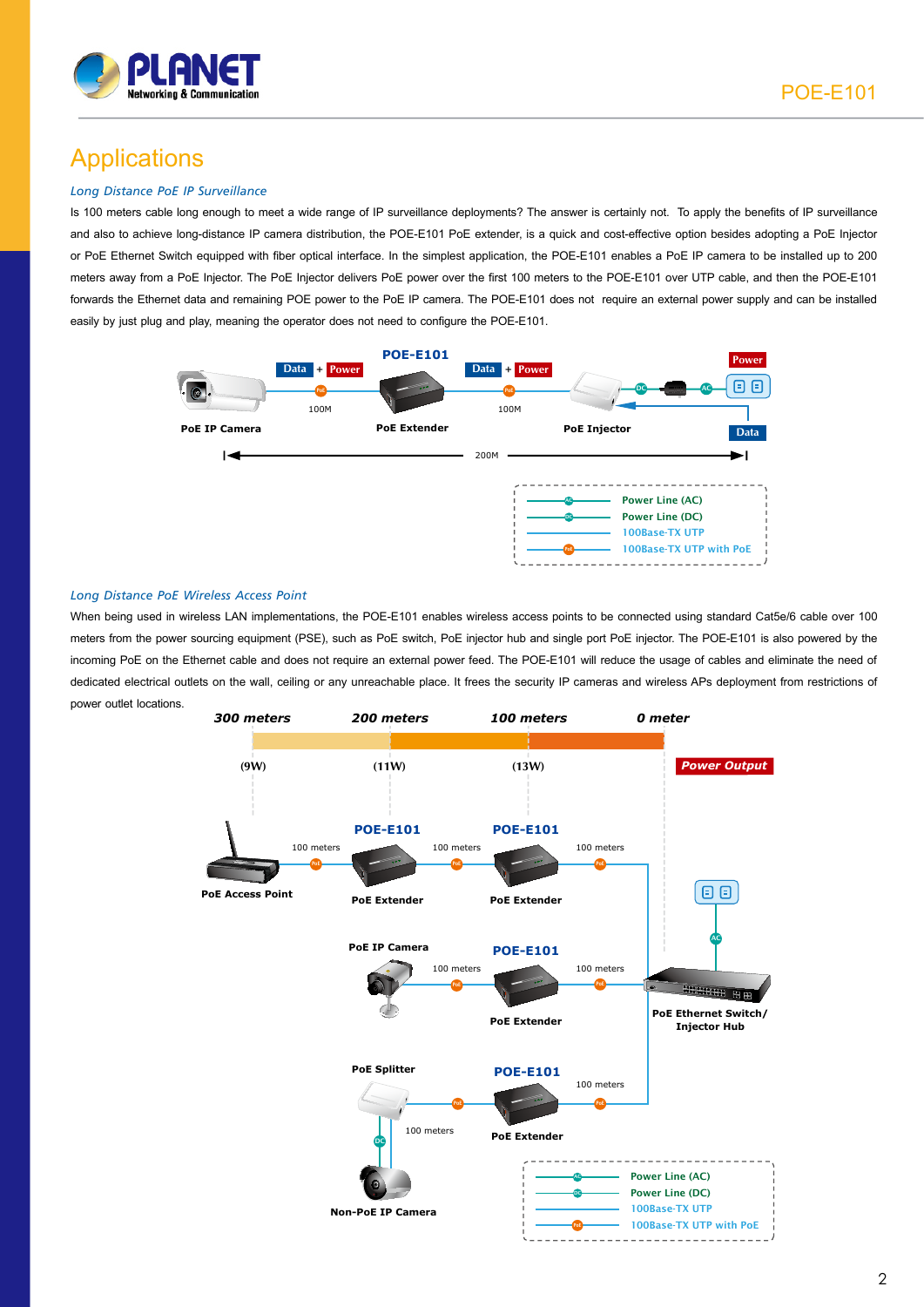

# **Specifications**

| Model                         | <b>POE-E101</b>                                                                                                                                                                                          |  |
|-------------------------------|----------------------------------------------------------------------------------------------------------------------------------------------------------------------------------------------------------|--|
| Interfaces                    |                                                                                                                                                                                                          |  |
| <b>LAN IN</b>                 | 1 x 10/100Base-TX Ethernet with IEEE 802.3af PoE "Data + DC" in<br>Auto MDI/MDI-X, auto-negotiation RJ-45 connector                                                                                      |  |
| <b>LAN OUT</b>                | 1 x 10/100Base-TX Ethernet with IEEE 802.3af PoE "Data + DC" out<br>Auto MDI/MDI-X, auto-negotiation RJ-45 connector                                                                                     |  |
| <b>Power over Ethernet</b>    |                                                                                                                                                                                                          |  |
| PoE Standard                  | IEEE 802.3af Power over Ethernet                                                                                                                                                                         |  |
| PoE Power Supply Type         | Mid-Span / Type B                                                                                                                                                                                        |  |
| PoE Power Output              | 48V DC, 270mA, Max. 13 Watts                                                                                                                                                                             |  |
| Power Pin Assignment          | $4/5(+)$ , $7/8(-)$                                                                                                                                                                                      |  |
| <b>Maximum Distance</b>       | Class 1 (3.8 watts): 300m<br>Class 2 (6.5 watts): 300m<br>Class 3 (12.9 watts): 200m<br>Non-PoE (Data): 300m                                                                                             |  |
| <b>Hardware Specification</b> |                                                                                                                                                                                                          |  |
| <b>Hardware Version</b>       | Version 2                                                                                                                                                                                                |  |
| Data Rate                     | 10/100Mbps                                                                                                                                                                                               |  |
| <b>Switch Architecture</b>    | Store-and-Forward                                                                                                                                                                                        |  |
| Switch Throughput             | 148810pps@64Bytes                                                                                                                                                                                        |  |
| Latency                       | 7.840 µs                                                                                                                                                                                                 |  |
| Maximum Frame Size            | 1552Bytes                                                                                                                                                                                                |  |
| <b>Flow Control</b>           | Back pressure for half-duplex<br>IEEE 802.3x pause frame for full-duplex                                                                                                                                 |  |
| <b>LED Indicators</b>         | • 1 x PoE IN (Green)<br>• 1 x LAN Data (Green)<br>• 1 x PoE OUT (Green)                                                                                                                                  |  |
| Protection                    | ESD(Ethernet): 6KV<br>Surge (EFT for power): 6KV                                                                                                                                                         |  |
| Dimensions (W x D x H)        | 94 x 70 x 26 mm                                                                                                                                                                                          |  |
| Weight                        | 215g                                                                                                                                                                                                     |  |
| <b>Power Requirements</b>     | IEEE 802.3af compliant with voltage within 44V-56V DC                                                                                                                                                    |  |
| <b>Power Consumption</b>      | 2 watts (maximum)                                                                                                                                                                                        |  |
| Mechanical                    | Metal / wall mountable and optional DIN-rail kit for installation                                                                                                                                        |  |
| Cable                         | TIA/EIA-568, Category 5/5e cable                                                                                                                                                                         |  |
| <b>Standard Conformance</b>   |                                                                                                                                                                                                          |  |
| <b>Regulation Compliance</b>  | FCC Part 15 Class A, CE                                                                                                                                                                                  |  |
| <b>Standard Compliance</b>    | IEEE 802.3 10Base-T Ethernet<br>IEEE 802.3u 10/100Base-TX Fast Ethernet<br>IEEE 802.3af Power over Ethernet PSE / Mid-Span<br>IEEE 802.3af Power over Ethernet PD / Mid-Span<br>IEEE 802.3x Flow Control |  |
| <b>Standard Conformance</b>   |                                                                                                                                                                                                          |  |
| Operating                     | $-10 \sim 60$ degrees C<br>Temperature:<br>Relative Humidity:<br>$0 \sim 95\%$ (non-condensing)                                                                                                          |  |
| Storage                       | $-40 \sim 85$ degrees C<br>Temperature:<br>$5 \sim 95\%$ (non-condensing)<br>Relative Humidity:                                                                                                          |  |